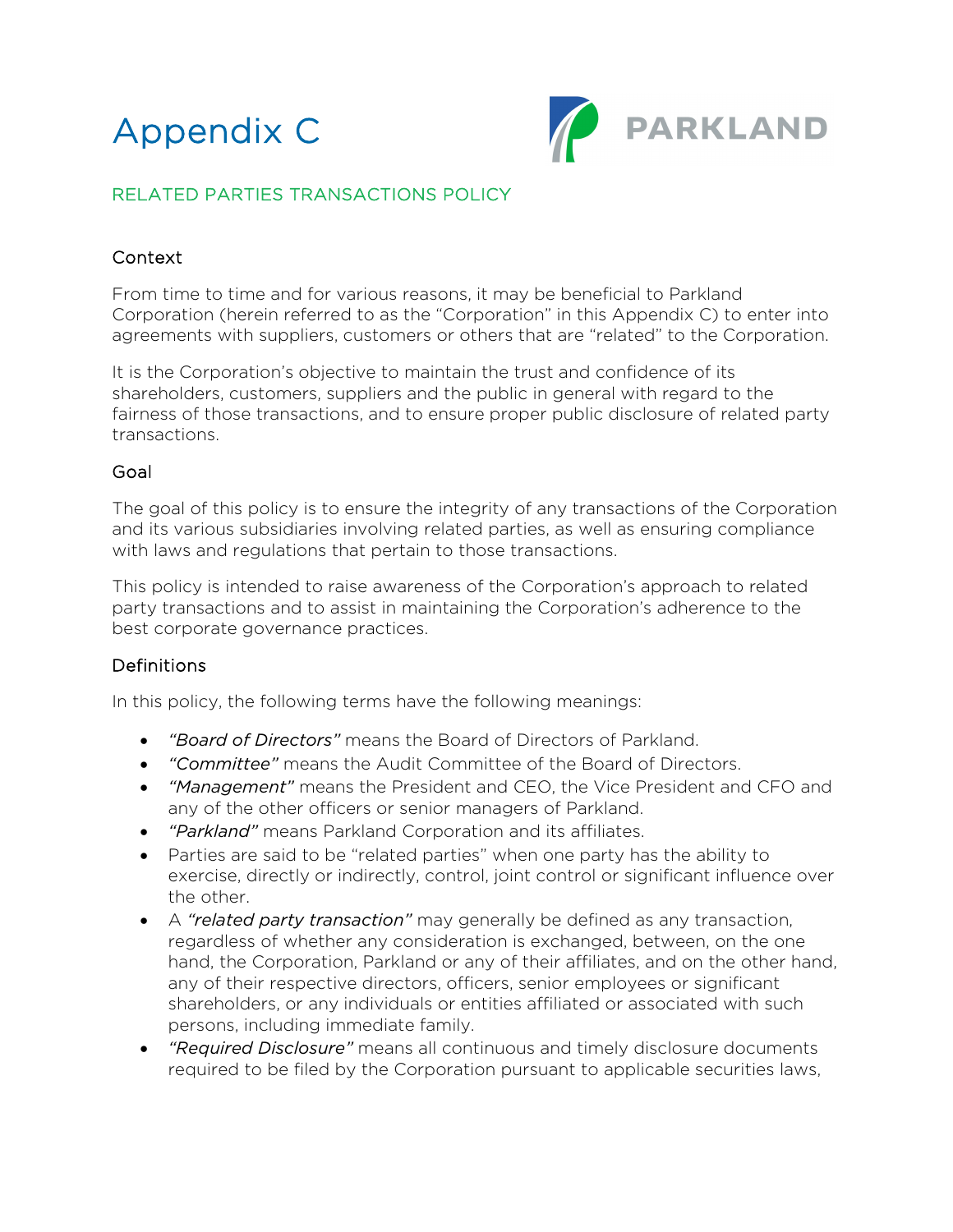and includes all news releases and material change reports, financial statements and management's discussion and analysis of financial results.

# Review Process

All related party transactions must be reviewed and approved by the Committee in accordance with the terms of this policy. Where it is unclear whether a transaction is a related party transaction, the transaction should be referred to the Committee for its review and determination.

The Committee shall ensure that, for each such transaction:

- 1. all applicable laws, rules, regulations and policies are fully met;
- 2. the contract governing the transaction contains all appropriate and customary terms to properly protect Parkland; and
- 3. the consideration to be paid by Parkland is fair and reasonable in the circumstances.

Management shall be responsible for evaluating the proposed transaction against alternative arm's length transactions, negotiating the transaction, and preparing a report to the Committee with sufficient detail so as to permit the Committee to fulfill its duties.

The report from Management to the Committee shall include:

- 1. a description of the transaction under consideration, with a description of the payment terms (including form of payment) and timing;
- 2. confirmation that the transaction meets the standards outlined above and a summary of the analysis leading to that conclusion, including, as appropriate, any arm's length comparisons which may be available;
- 3. any additional or supporting documents deemed appropriate; and
- 4. the final recommendation from Management to the Committee.

The Committee shall review the report with Management and any other advisors it considers necessary, and shall make its final recommendation to the Board of Directors.

# **Disclosure**

The Committee shall determine if any given related party transaction should be disclosed by the Corporation to the public. The Committee shall review all Required Disclosure relating to related party transactions prior to its public dissemination.

# Distribution of Policy

This policy extends to all of Parkland's directors, officers and employees. New directors, officers, senior management, as well as employees who are or may be directly involved in disclosure decisions shall be provided with a copy of this policy and shall be informed about its importance. This policy shall be circulated to all such personnel initially and whenever changes are made. Written confirmations of receipt may be required in the discretion of Management.